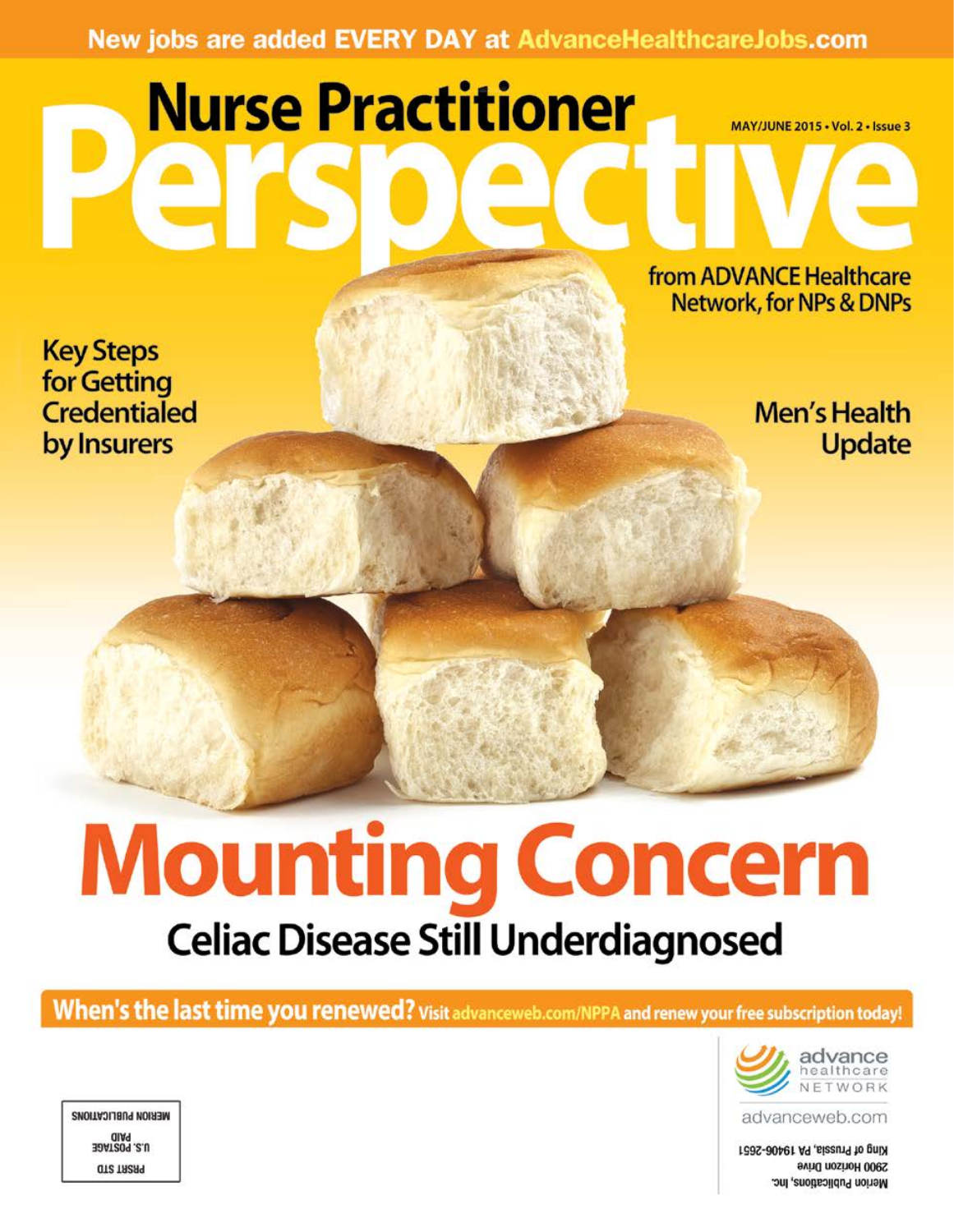Gastroenterology



# **A majority of patients go undiagnosed due to a lack of understanding**

**By Catlin Nalley**

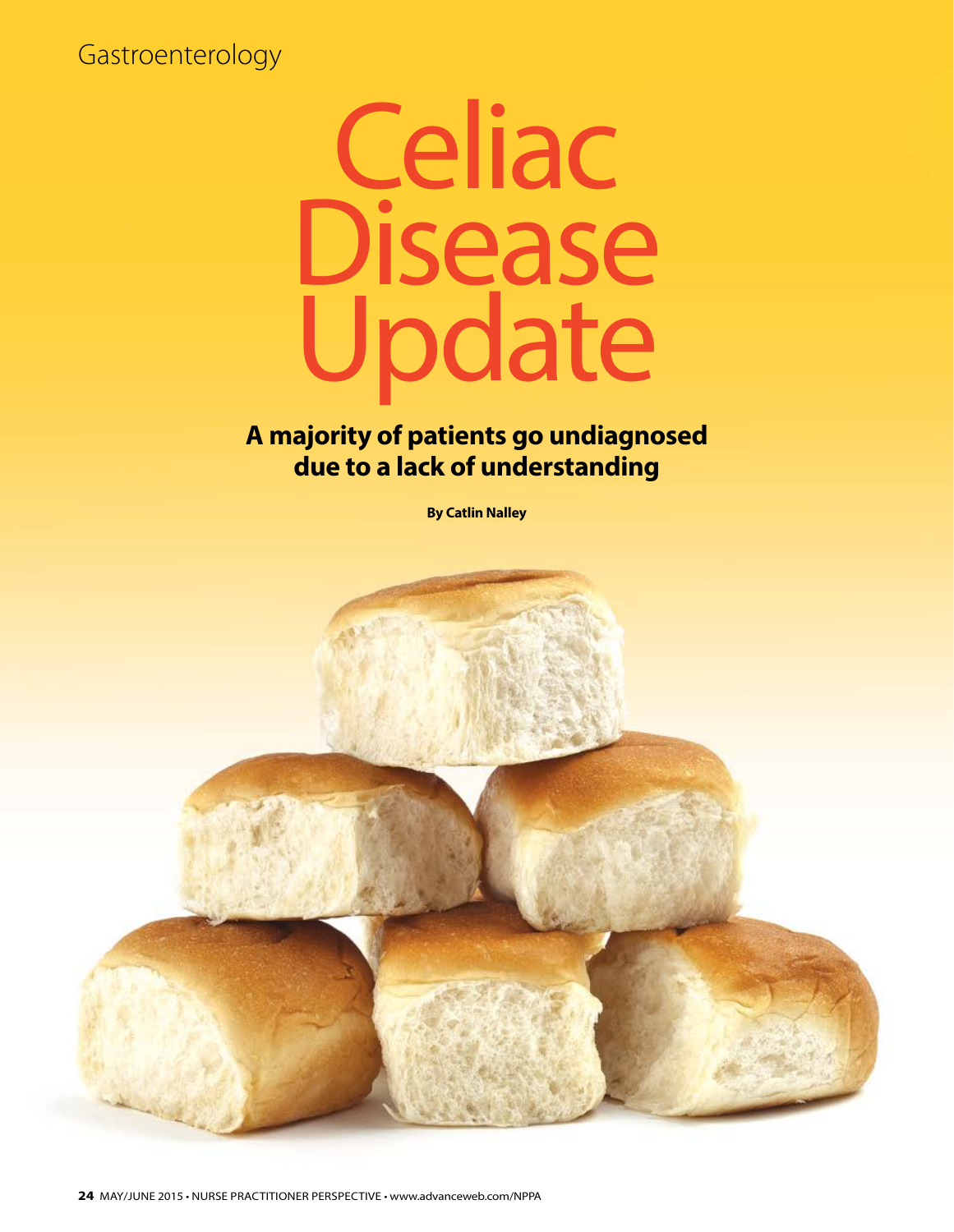ay is Celiac Disease Awareness Month, however, because the majority of cases are undiagnosed, efforts to educate the healthcare community and public are necessary year round. undiagnosed, efforts to educate the healthcare community and public are necessary vear round.

Celiac disease is an autoimmune disorder that occurs in genetically predisposed people. The ingestion of gluten by people with celiac disease results in damage to the small intestine. An estimated 3 million Americans have celiac disease, but 2.5 million of them have not been diagnosed, reports the Celiac Disease Foundation (CDF; celiac.org). Without treatment, celiac disease can lead to health problems including type 1 diabetes, anemia, osteoporosis and intestinal cancers, according to CDF.

Given these effects, why do the majority of people with celiac disease go undiagnosed and untreated? The condition's widely varying symptoms, as well as a lack of understanding among healthcare professionals, are key contributors.

### **Signs & Symptoms**

To accurately diagnosis celiac disease, providers must first have the expertise to recognize its numerous symptoms. More than 300 signs and symptoms have been associated with the condition, explained Marilyn Geller, chief executive officer of CDF. These symptoms include anemia, fatigue, vitamin deficiency, abdominal pain, bone or joint pain, and seizures.

"Unfortunately, the symptoms of celiac disease can be very nonspecific, meaning they can mimic a lot of other conditions as well," explained Christine Salem, MS, APRN, FNP-C, a nurse practitioner in the Division of Gastroenterology, Hepatology & Nutrition at Ohio State University Wexner Medical Center in Columbus. "Given the array of symptoms, it is important that providers remain vigilant.

"Celiac disease is a disorder of malabsorption, therefore, providers should watch for signs of weight loss, abdominal distress, bloating, fatigue, and loss of appetite, to name a few," Salem continued. "All of these are red flags that should trigger a celiac disease diagnostic."

Jody Morris, MSN, RN, APRN-BC,

a member of CDF's board of directors, learned firsthand the challenges of diagnosing celiac disease. "My daughter wasn't diagnosed by her pediatrician, but rather by one of my nurse practitioner friends," she explained. "It was failure to thrive for my daughter, not the normal gastrointestinal issues that made it more difficult to recognize."

As a nurse practitioner, Morris recognizes the important role her profession can play in accurate and timely diagnosis. "In healthcare, you must consider every possibility," she said. "And nurse practitioners are in the perfect position to recognize celiac disease early and help patients get the specialized care they need."

## **Education Efforts**

In an effort to increase the number of diagnoses made, CDF and organizations such as the National Foundation for Celiac Awareness (www.celiaccentral.org) and the Celiac Support Association (www. csaceliacs.org) provide education to providers as well as patients.

Healthcare professionals interested in enhancing their understanding of the disease can do so through continuing education courses and conferences. CDF conducts grand rounds at various hospitals every year. "Our top priority is filling in the gaps when it comes to diagnosing celiac disease," said Talia Hassid, communications coordinator for CDF. "And that is done by educating both practitioners and patients.

"More often than not, the responsibility falls on the patient to request the diagnostic tests," she said. "One of the primary tools that we have on our website is a Celiac Disease Symptoms and Conditions Checklist that allows people to compare their symptoms to those of the condition."

The printable document is a useful tool to share with a provider and prompt the necessary testing. If a patient needs to find a practitioner who has experience with celiac disease, CDF's Healthcare Practitioner Directory is a useful free tool and is available at celiac.org/directory.

# **Confirming the Diagnosis**

Once patient and provider determine that celiac disease could be a possibility, diagnostic testing is necessary.

"The first thing we do is order a celiac serology, a blood panel that tests for specific markers," Salem said. "At this time we would also check for any vitamin deficiencies."

Markers for celiac disease include elevated levels of anti-tissue transglutaminase antibodies (tTG) and immunoglobulin A (IgA), Salem explained. However, these results do not produce a definitive diagnosis.

"Following the serology, patients with elevated levels of tTG and IgA will undergo esophagogastroduodenoscopy [EGD], an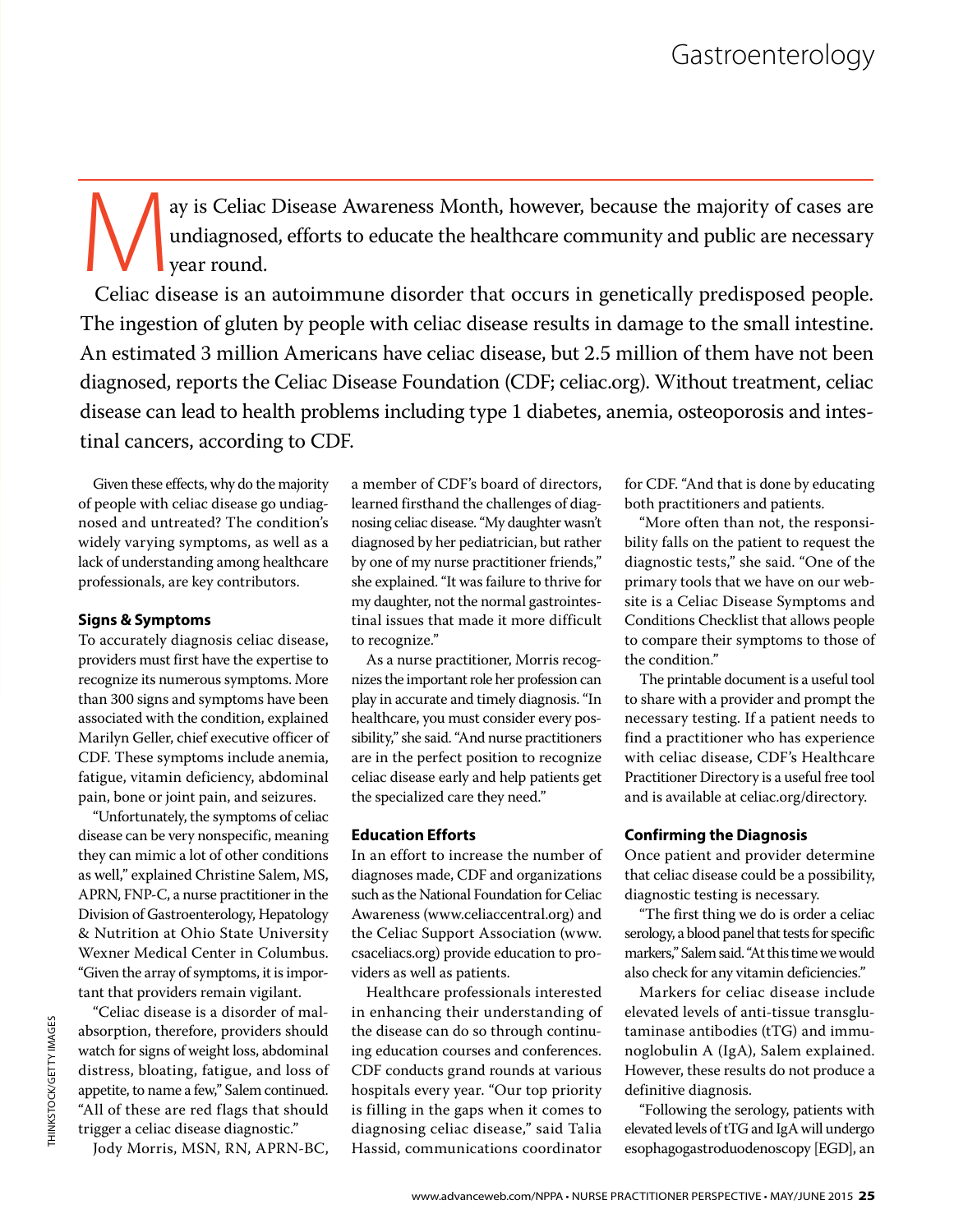#### **Advanced Practice** Your *GO TO* resource for exam **Education Associates** [prep boasting a 99% Pass Rate!](app.launchURL("http://nurse-practitioners-and-physician-assistants.advanceweb.com/LogEvent.aspx?LET=EBOOK_ADCLICK&SRC=EBOOK&DST=OE_IN&SRCID=NPPA051815&DSTID=NPPA-1521027", true);)  se Practitioner Company **MyOBank** inical Guidelines **In Primary Care:**  *2 CHOICES* *Patient Assessment*

- Sharpen assessment skills
- Broaden assessment knowledge
- Build critical thinking skills
- Enhance clinical reasoning *Patient Management*
- Apply advanced diagnostic reasoning
- Reinforce assessment skills
- Improve critical thinking
- Test clinical knowledge

800.899.4502 visit us on the web www.apea.com



# Gastroenterology

endoscopic procedure that involves biopsy of the small bowel to look for damage to its lining," Salem said. "The EGD has long been considered the diagnostic gold standard for celiac disease."

People who have a first-degree relative with celiac disease have a 1 in 10 chance of also developing the disease; therefore, when someone is diagnosed, family members are encouraged to be tested as well, noted CDF's Geller.

"Celiac disease can develop over time, so this testing is recommended every 2 years for the rest of their lives," Geller explained. "Family members can utilize antibody testing, but there is also genetic testing, which will identify whether someone has the genetic marker for the disease.

"If results reveal that someone has the genetic marker for celiac disease, there is a possibility that they will one day develop celiac disease and therefore require continued testing," Geller said. "This can be very useful, especially for large families."

Some people may not be diagnosed with celiac disease but exhibit sensitivity to gluten. Gluten sensitivity presents with some symptoms associated with celiac disease, but it does not result in damage to the small intestine. As with celiac disease, the only treatment for gluten sensitivity is to follow a gluten-free diet.

"While gluten sensitivity is still a gray area, it is a common disorder that should be addressed," Salem said. "It follows the same diagnostic procedure as celiac disease; however, the patient's EGD will not show the same damage to the small bowel."

When a patient shows signs of gluten sensitivity, Salem puts them on a glutenfree diet for 2 weeks and then slowly integrates gluten back into their diet to determine their level of intolerance. "Oftentimes, patients will come to me and question the validity of their symptoms," Salem said. "It is our job as providers to reassure them. Gluten sensitivity is a very real disease that requires equal attention."

### **Going Gluten-Free**

Adopting a gluten-free lifestyle can be daunting. "When faced with the consequences of not going gluten-free, most

- **Upcoming Review Courses •** Invaluable **online and Clinical Updates atesDNP, FNP-BC, FAANP**
- Memphis, TN Aug 5-7 g 5-7 Syracuse, NY June 2-4<br>Newark, NJ June 16-18<br>Pomona, CA July 8-10<br>Lubbock, TX July 27-29<br>Momphis, TN Aug 5-7 Newark, NJ June 16-18 6-18 Pomona, CA July 8-10 8-10 Lubbock, TX July 27-29 Cincinnati, OH Oct 19-21 Phoenix, AZ Oct 29-31 29-31 Houston, TX Nov 6-8 6-8 Syracuse, NY June 2-4

**Dr. Amelie Hollier,** 



resource

CareOnPoint.com

- Evidence Based
- Peer Reviewed
- resource<br>• Evidence Based<br>• Peer Reviewed<br>• Earn Contact Hours
- Brilliant Graphics & Tables
- Searchable